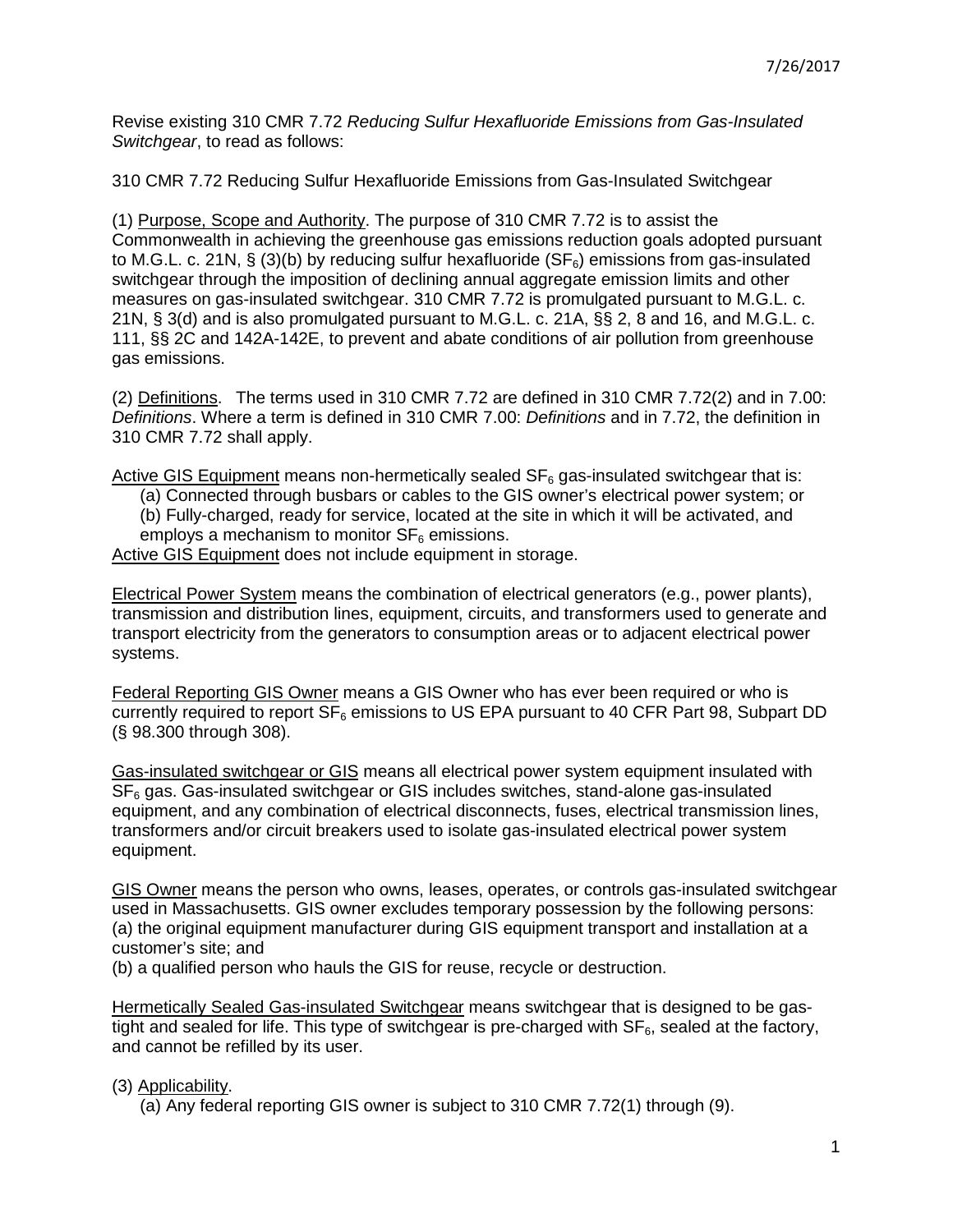(b) Any GIS owner that is not a federal reporting GIS owner is subject to 310 CMR 7.72(1) through (4), (8), and (9), and not subject to 310 CMR 7.72(5) through (7).

(4) General Requirements for All GIS Owners.

(a) Any newly manufactured GIS that is placed under the ownership, lease, operation, or control of any GIS owner on or after January 1, 2015 must be represented by the manufacturer to have a 1.0% maximum annual leak rate.

(b) Any GIS owner that places GIS under ownership, lease, operation, or control on or after January 1, 2015 shall comply with any manufacturer-recommended maintenance procedures or industry best practices that have the effect of reducing leakage of  $SF<sub>6</sub>$ . (c) If any particular piece of active GIS equipment placed under the ownership, lease, operation, or control of any GIS owner on or after January 1, 2015 does not meet the 1.0% maximum annual leak rate, the GIS owner shall, by April  $15<sup>th</sup>$  of the year following the calendar year during which the  $SF<sub>6</sub>$  was added, provide documentation to the Department demonstrating compliance with 310 CMR 7.72(4)(a) and (b) and describing any additional actions taken or anticipated actions that are expected to reduce the emission rate in the future.

1. GIS owners shall use data recorded pursuant to 310 CMR 7.72(8)(b) to determine whether the 1.0% maximum annual leak rate is met.

2. For the purpose of determining whether GIS meets the 1.0% maximum annual leak rate, GIS owners shall determine an annual average by dividing the amount of  $SF<sub>6</sub>$ added to a piece of active GIS equipment by the number of years since the previous addition of  $SF<sub>6</sub>$ .

3. For the purpose of determining whether GIS meets the 1.0% maximum annual leak rate, GIS owners may disregard the first time  $SF<sub>6</sub>$  is added after the GIS becomes active GIS equipment.

4. GIS owners may apply the requirements of 310 CMR 7.72(4)(c) to any group of commonly owned, leased, operated, or controlled pieces of active GIS equipment located in Massachusetts, instead of a single piece of active GIS equipment.

(d) Upon removal of any GIS containing  $SF<sub>6</sub>$  from the ownership, lease, operation, or control of a GIS owner, the GIS owner shall provide for the secure storage, re-use, recycling, or destruction of the  $SF<sub>6</sub>$ .

(e) GIS owners are responsible for compliance with 310 CMR 7.72(4) with respect to any GIS that is under their ownership, lease, operation, or control in Massachusetts. Documentation provided to GIS owners by qualified persons, such as manufacturers, suppliers, and maintenance contractors, is sufficient to demonstrate compliance with all provisions of 310 CMR 7.72(4).

(5) Limits to Annual  $SF<sub>6</sub>$  Emissions.

(a) Rate Limit. For each calendar year specified below, each federal reporting GIS owner shall ensure that the annual  $SF<sub>6</sub>$  emission rate for all of its active GIS equipment, as calculated pursuant to 310 CMR 7.72(6)(b)8., shall not exceed the following:

| Maximum Annual SF <sub>6</sub> Emission Rate |                                                 |  |
|----------------------------------------------|-------------------------------------------------|--|
| Calendar Year                                | Maximum Allowable SF <sub>6</sub> Emission Rate |  |
| 2015                                         | 3.5%                                            |  |
| 2016                                         | 3.0%                                            |  |
| 2017                                         | 2.5%                                            |  |
| 2018                                         | 2.0%                                            |  |
| 2019                                         | 1.5%                                            |  |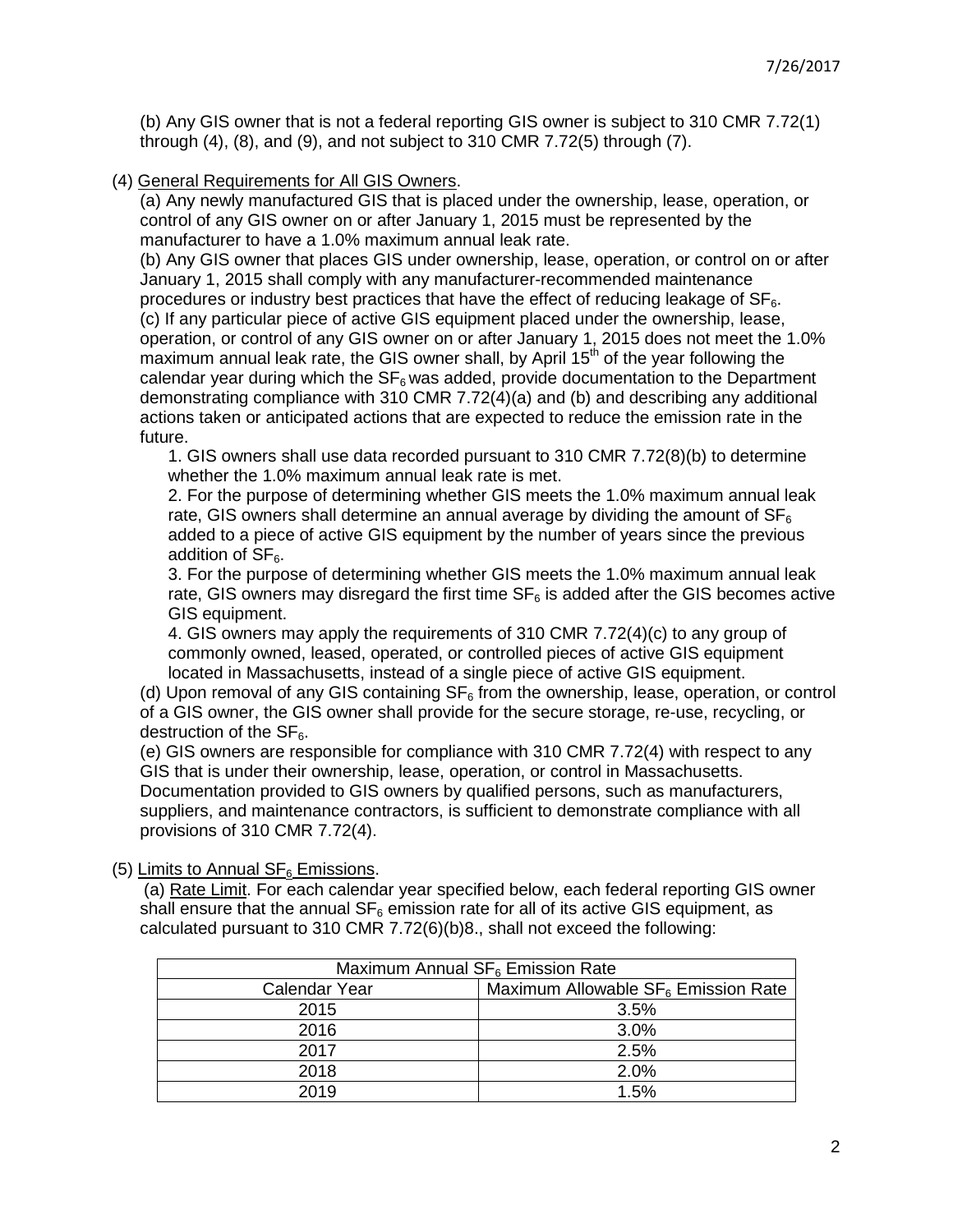| 2020, and each calendar year thereafter | $1.0\%$ |
|-----------------------------------------|---------|

(b) Mass Limit.

1. For each calendar year specified below, each federal reporting GIS owner shall ensure that the annual  $SF<sub>6</sub>$  emissions from all of its active GIS equipment, as calculated pursuant to 310 CMR 7.72(6)(b)6., shall not exceed the following:

| Maximum Annual $SF_6$ Emissions - National Grid |                                                          |
|-------------------------------------------------|----------------------------------------------------------|
|                                                 | Calendar Year   Maximum Allowable $SF6$ Emissions (lbs.) |
| 2018                                            | 2,644                                                    |
| 2019                                            | 2,082                                                    |
| 2020                                            | 1.457                                                    |

| Maximum Annual $SF6$ Emissions - Eversource |                                                           |  |
|---------------------------------------------|-----------------------------------------------------------|--|
|                                             | Calendar Year   Maximum Allowable $SF_6$ Emissions (lbs.) |  |
| 2018                                        | 3.115                                                     |  |
| 2019                                        | 2,800                                                     |  |
| 2020                                        | 2,460                                                     |  |

2. The mass emissions limits listed in 310 CMR 7.72(5)(b) are designed such that aggregate annual  $SF<sub>6</sub>$  emissions from all active GIS equipment owned or operated by all federal reporting GIS owners subject to 310 CMR 7.72(5), as calculated pursuant to 310 CMR 7.72(6)(b)6., shall not exceed the following:

| Maximum Annual $SF_6$ Emissions - Aggregate |                                                           |
|---------------------------------------------|-----------------------------------------------------------|
|                                             | Calendar Year   Maximum Allowable $SF_6$ Emissions (lbs.) |
| 2018                                        | 5,759                                                     |
| 2019                                        | 4,882                                                     |
| 2020                                        | 3.917                                                     |

(6) Annual Reporting Requirements.

(a) By April  $15<sup>th</sup>$ , 2016 and each year thereafter, each federal reporting GIS owner must submit an annual report to the Department for emissions that occurred during the previous calendar year.

(b) The annual report shall be submitted electronically in a format specified by the Department, and must contain all of the following information:

1. The federal reporting GIS owner's name, physical address, and mailing address;

2. The location of records and documents;

3. The name and contact information including e-mail address and telephone number of the responsible official submitting the report, and the person primarily responsible for preparing the report;

4. The year for which the information is submitted;

5. The authorized signature of a responsible official of the federal reporting GIS owner, and the following certification statement: "I certify that I have personally examined the report for this facility and am familiar with the information contained in that report and that, based on my inquiry of those individuals immediately responsible for obtaining the information, I believe that the information is true, accurate, and complete. I am aware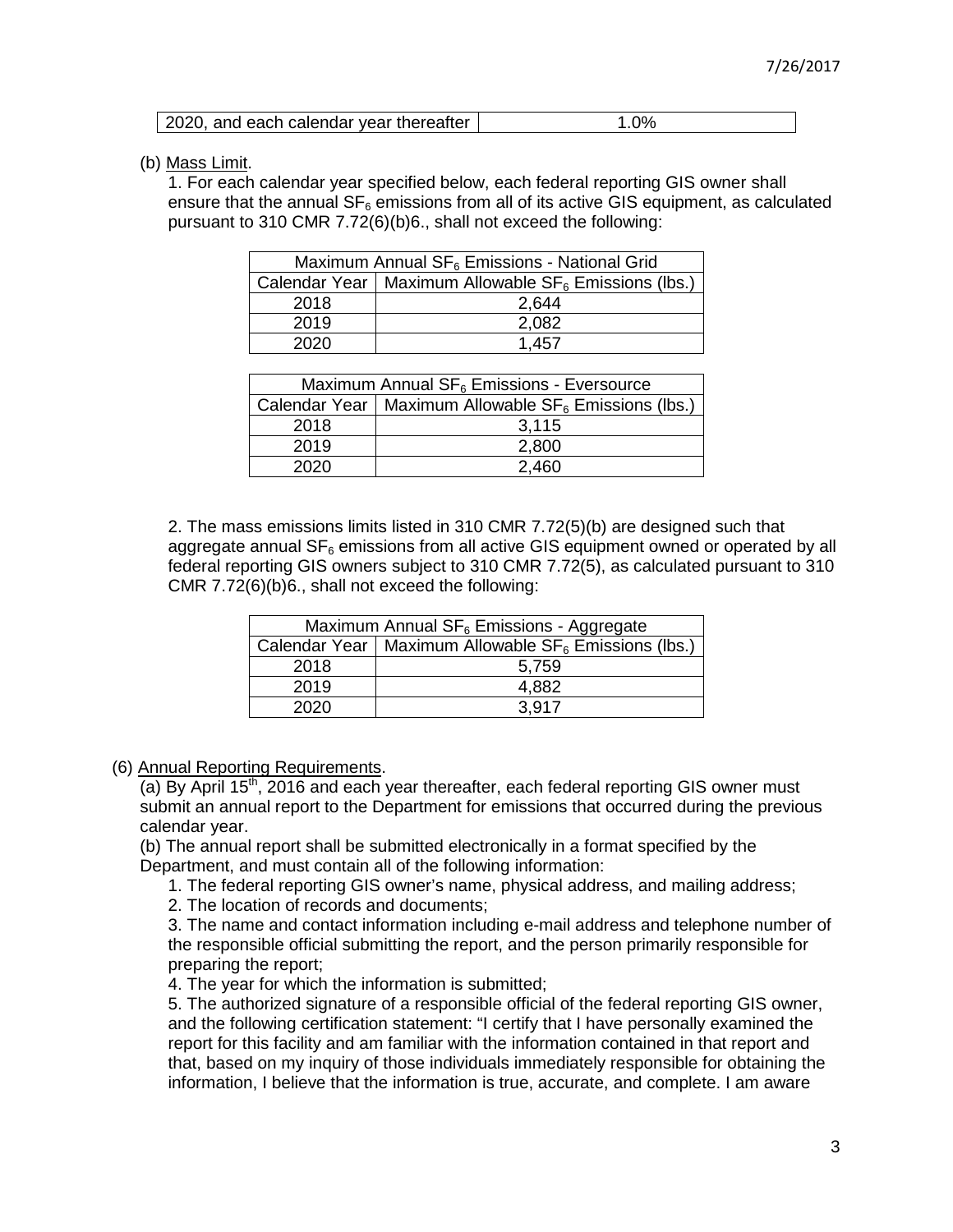that there are significant penalties for submitting false information, including possible fines and imprisonment."

6. The number of pounds of  $SF_6$  emitted from GIS equipment owned, leased, operated, or controlled by the federal reporting GIS owner and located in Massachusetts during the year, as calculated using the equation specified in 40 CFR § 98.303 and procedures for estimating missing data specified in 40 CFR § 98.305, adjusted to account for any emergency events reported pursuant to 310 CMR 7.72(7);

7. The total nameplate capacity of  $SF<sub>6</sub>$ -containing active GIS equipment owned, leased, operated, or controlled by the federal reporting GIS owner and located in Massachusetts at the end of the year, as calculated in a manner consistent with the data reporting requirement specified in 40 CFR § 98.306(a)(1);

8. The annual  $SF<sub>6</sub>$  emission rate for active GIS equipment owned, leased, operated, or controlled by the federal reporting GIS owner and located in Massachusetts, as calculated by dividing the number of pounds of  $SF<sub>6</sub>$  emitted during the year by the nameplate capacity of  $SF<sub>6</sub>$ -containing active GIS equipment at the end of the year, as calculated pursuant to 310 CMR 7.72(6)(b)6. and 7.;

9. All other related information submitted to US EPA in accordance with 40 CFR § 98.306, except for any information that the Department obtains directly from US EPA; and

10. Any information required to comply with 310 CMR 7.72(7)(b).

(7) Emergency Event Exemption.

(a) If a federal reporting GIS owner wishes to exempt a particular release of  $SF<sub>6</sub>$  emissions from its annual calculation of the emissions limit (rate or mass), the federal reporting GIS owner must meet its burden of proof to demonstrate, and the Deparment must determine, that such release of  $SF<sub>6</sub>$  was:

1. Caused by a sudden, unforeseeable emergency event, including, but not limited to: fire, flood, earthquake, or act of vandalism; and could not have been prevented by the exercise of prudence, diligence, and care; and was beyond the control of the federal reporting GIS owner; or

2. Necessary to avoid an immediate electrical system outage.

(b) In order for the Department to determine that an emergency event exemption is warranted, a federal reporting GIS owner must submit the following information in its annual report:

1. A detailed, chronological, narrative description of the sudden, unforeseeable, emergency event or of the specific circumstances necessitating a release of  $SF<sub>6</sub>$  in order to avoid an electrical system outage. Such description shall include, but is not limited to, the following:

a. The nature of the event (e.g., fire, flood, earthquake);

- b. The date and time the event occurred;
- c. The location of the event;
- d. The equipment that was affected by the event;
- e. The function of the affected equipment within the facilty's system;
- f. The amount of  $SF<sub>6</sub>$  released (in pounds);
- g. The specifc event which resulted in the release of  $SF<sub>6</sub>$ ; and

h. The precautions taken to prevent the reported release of  $SF<sub>6</sub>$ .

2. Information and documentation (including, but not limited to, witness statements, photographs, analysis of damaged equipment, accident reconstruction, or other evidence) that can demonstrate by a preponderance of evidence the requirements for exemption set forth in 310 CMR 7.72(7)(a); and

3. Any other information specified in the Department's annual reporting form.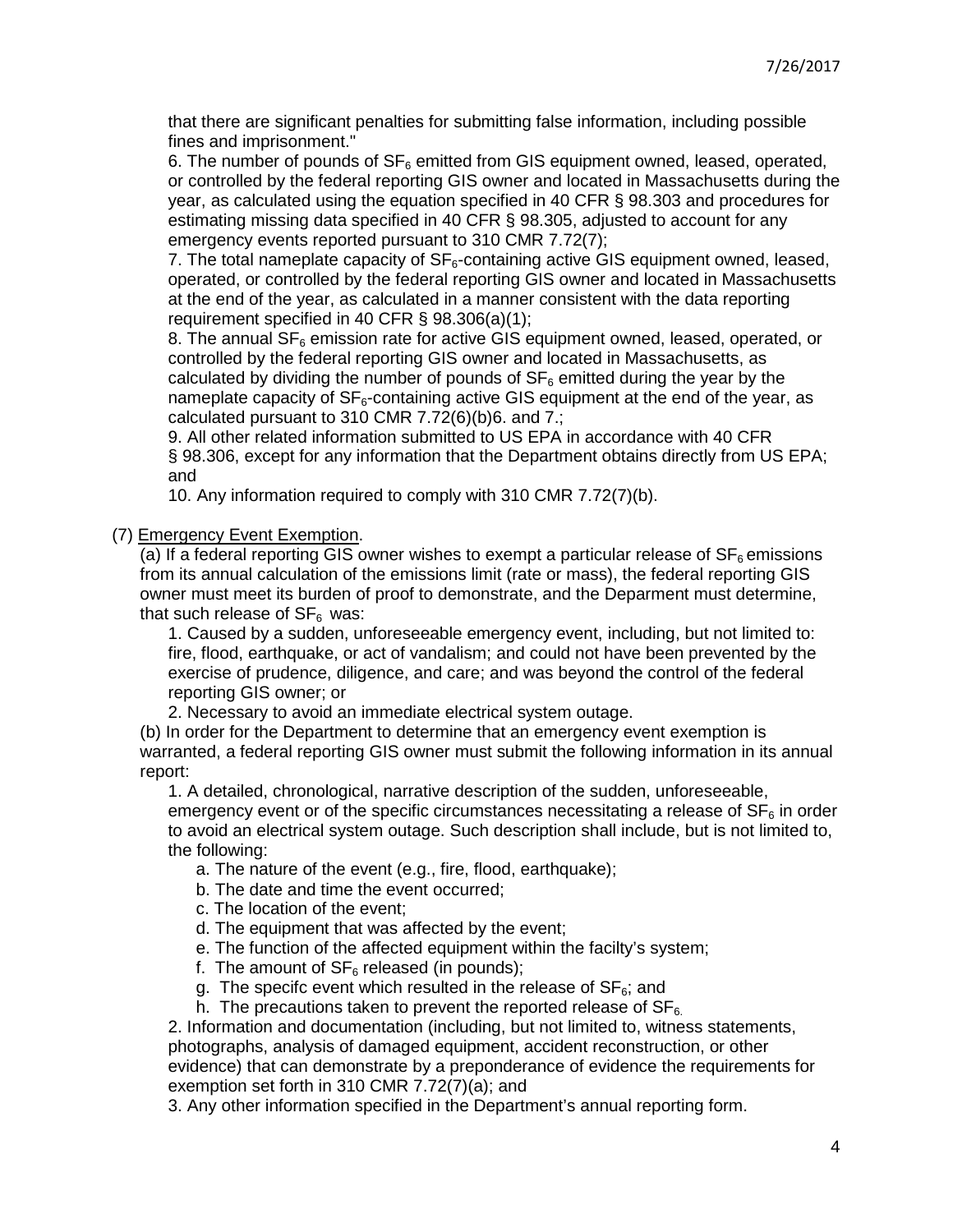(c) If the Department determines that the federal reporting GIS owner has failed to demonstrate that the event meets the criteria provided at 310 CMR 7.72(7)(a), the Department will notify the federal reporting GIS owner, and the federal reporting GIS owner shall amend the relevant annual emission report to include  $SF<sub>6</sub>$  emissions resulting from the event.

## (8) Monitoring, Q/A, and Recordkeeping Requirements.

(a) All federal reporting GIS owners shall comply with all requirements of 40 CFR § 98.304 and 307 with respect to equipment and containers used in Massachusetts.

(b) All GIS owners shall record, no less than annually, the amount of  $SF<sub>6</sub>$  added, if any, to each piece of active GIS equipment that was placed under their ownership, lease, operation, or control on or after January 1, 2015.

(c) All GIS owners shall retain for five years documentation sufficient to demonstrate compliance with 310 CMR 7.72 and shall provide such documentation to the Department on request. The documentation shall be submitted in a format and within the time limit requested by the Department.

## (9) Compliance Verification and Enforcement.

(a) If a federal reporting GIS owner exceeds the applicable Maximum Annual  $SF_6$  Emissions limits set forth in 310 CMR 7.72  $(5)(b)1$ .: Table, any such excess emissions shall be deemed a release into the environment without the authorization or approval of the Department and shall be presumed to constitute a significant impact to public health, welfare, safety, and the environment. A federal reporting GIS owner shall be deemed to be in non-compliance only if such owner exceeds the applicable individual limit provided in 310 CMR 7.72 (5)(b)1. (b) The Department shall enforce the requirements of 310 CMR 7.72 in accordance with applicable federal and Massachusetts law, including but not limited to M.G.L. c. 21A, sec.16 and 310 CMR 5.00; M.G.L. c. 111, sec. 2C; M.G.L. c. 111 secs. 142 A through 142M; and M.G.L. c. 21N sec. 7(d).

(c) Compliance Verification. The Department may verify compliance with 310 CMR 7.72 by conducting inspections, requesting information and records and requiring the collection of information not previously required; provided that this section does not limit the authority of the Department as otherwise provided by law or in an authorization, determination, modification, permit, or other approval, or by the terms of any order or other enforcement document.

1. Access to Information. Where necessary to ascertain compliance with 310 CMR 7.72 including actual or potential  $SF<sub>6</sub>$  emissions, the Department may request of a GIS Owner information or records. The GIS Owner shall, within 10 business days of the request, furnish the requested information or records and shall permit Department personnel or authorized representatives to have access to and to take images of such records. 2. Requirement to Collect Information. When the Department has reason to believe that a GIS Owner has exceeded its  $SF<sub>6</sub>$  emissions limit or violated any other condition in 310 CMR 7.72, the Department may require a GIS Owner to submit the necessary information or records to determine compliance. In doing so, the Department may require a GIS Owner to:

- a. Perform audits on  $SF<sub>6</sub>$  emissions records using standard procedures and methods;
- b. Quantify  $SF<sub>6</sub>$  emissions in accordance with the procedures, and methods as the Department may prescribe;
- c. Make periodic reports to the Department, as necessary, to assure continuous compliance with 310 CMR 7.72; and